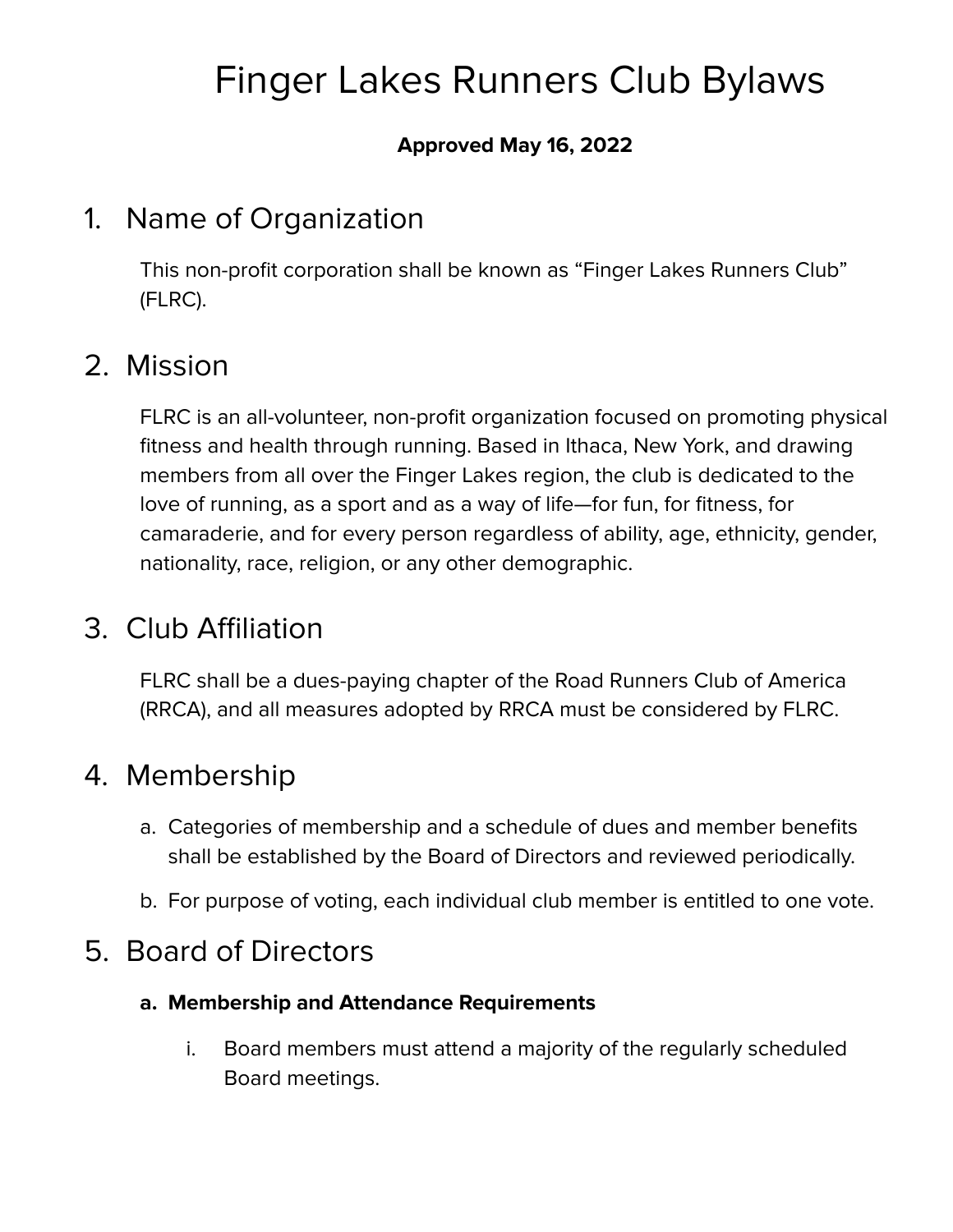- ii. Absence from three consecutive, regularly scheduled Board meetings without good cause will be considered grounds for removal from the Board.
- iii. A Board member may be removed from the Board with or without cause by a two-thirds vote of the Board.

#### **b. Election**

- i. As part of its search for Board candidates, the Nominating Committee will alert club members to open Board positions and encourage nominations no less than 90 days in advance of the election.
- ii. Annually in October, the Nominating Committee shall recommend to the Board a list of candidates for Board membership. The Board shall approve a list of candidates to be sent to the club membership for election.
- iii. Board members shall be individually elected by the FLRC membership by a simple majority (51%) of those casting ballots during a two-week window, typically before the December meeting of the Board each year. The Board shall establish a balloting procedure that encourages widespread participation by the membership.

#### **c. Meetings**

i. Meetings of the Board shall be open to the membership and general public, and minutes will be posted publicly.

#### **d. Size and Composition**

- i. The Board of Directors shall consist of 10 to 17 individuals.
- ii. The Board of Directors is composed of officers and members at large, as defined in Section 6.

#### **e. Board Terms and Term Limits**

- i. Board members may serve up to two consecutive terms of three years, for a total of six years.
- ii. Board members may resign at any time prior to the end of their term by giving written notice to the President.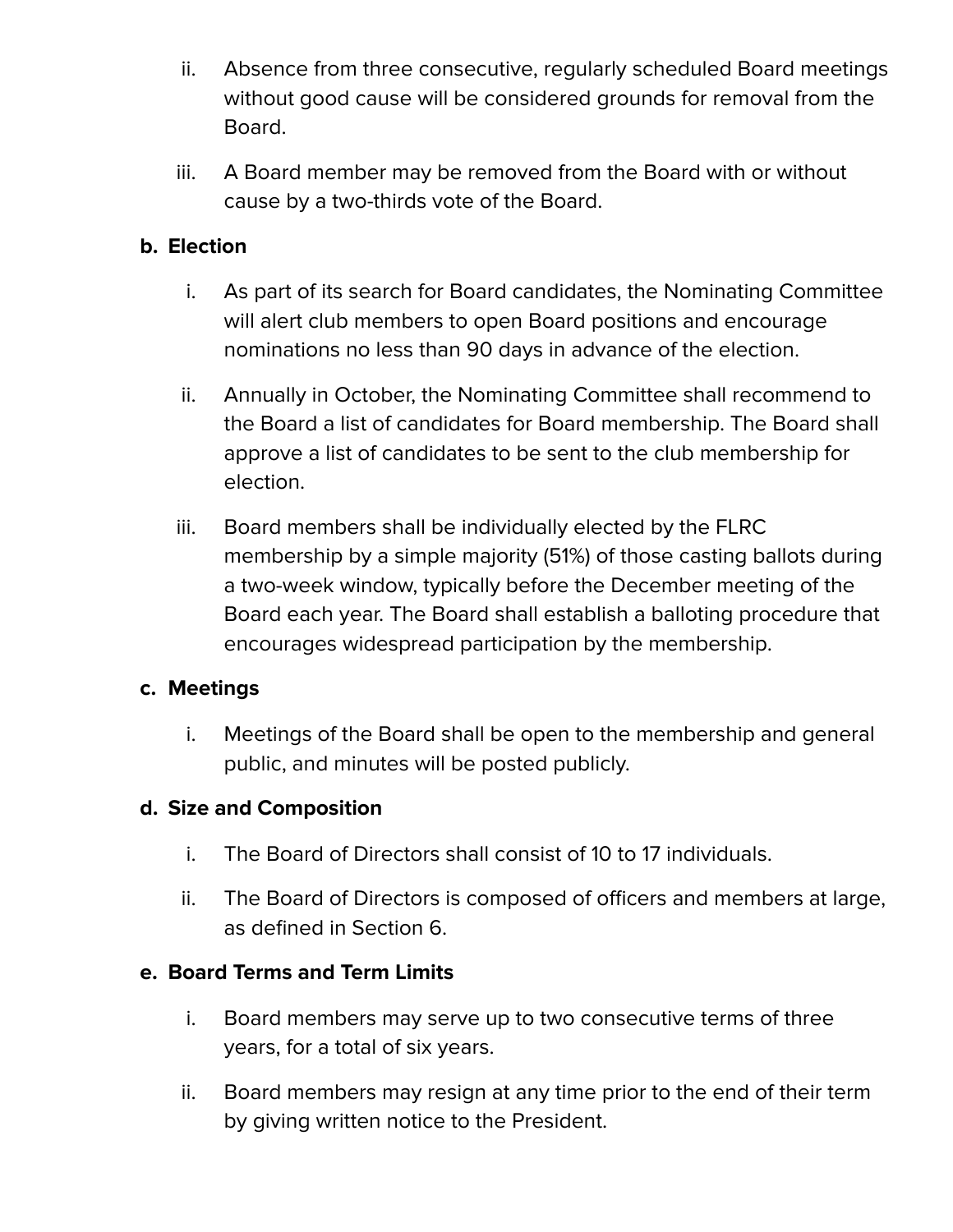- iii. On the effective date of this provision implementing term limits for the first time, all current Board members are deemed to have completed one year of their first term.
- iv. On the effective date of this provision which implements term limits for the first time, and to realize the benefit of staggered board rotation, the Nominating Committee, in consultation with the President and each Board member individually, is authorized to establish for the record the length of term for each individual Board member with the objective of having no more than one-third of the total Board membership leaving the Board in any year.
- v. Any Board member whose second term has expired is eligible for re-election to the Board after a one-year hiatus but may continue in an appointed non-Board position.
- vi. Any Board member who is currently serving as an officer may continue to serve on the Board during their tenure as an officer, regardless of term limits related to their membership on the Board.

#### **f. Vacancies**

- i. The President shall nominate an individual to fill any vacancy in an officer position and may nominate an individual to fill any vacancy due to resignation in member-at-large positions.
- ii. The President's nominee shall be subject to the approval of a majority of the Board and, if approved, shall serve until the next election.

#### **g. Quorum**

- i. A quorum shall consist of at least 51% of the current voting membership of the Board of Directors.
- ii. Each member of the Board of Directors shall have one vote.

### 6. Approval

a. A vote of the Board is necessary to approve an annual budget plan, for all decisions that require the allocation of funds not included in the annual budget, that involve the creation or updating of club policies, and that bind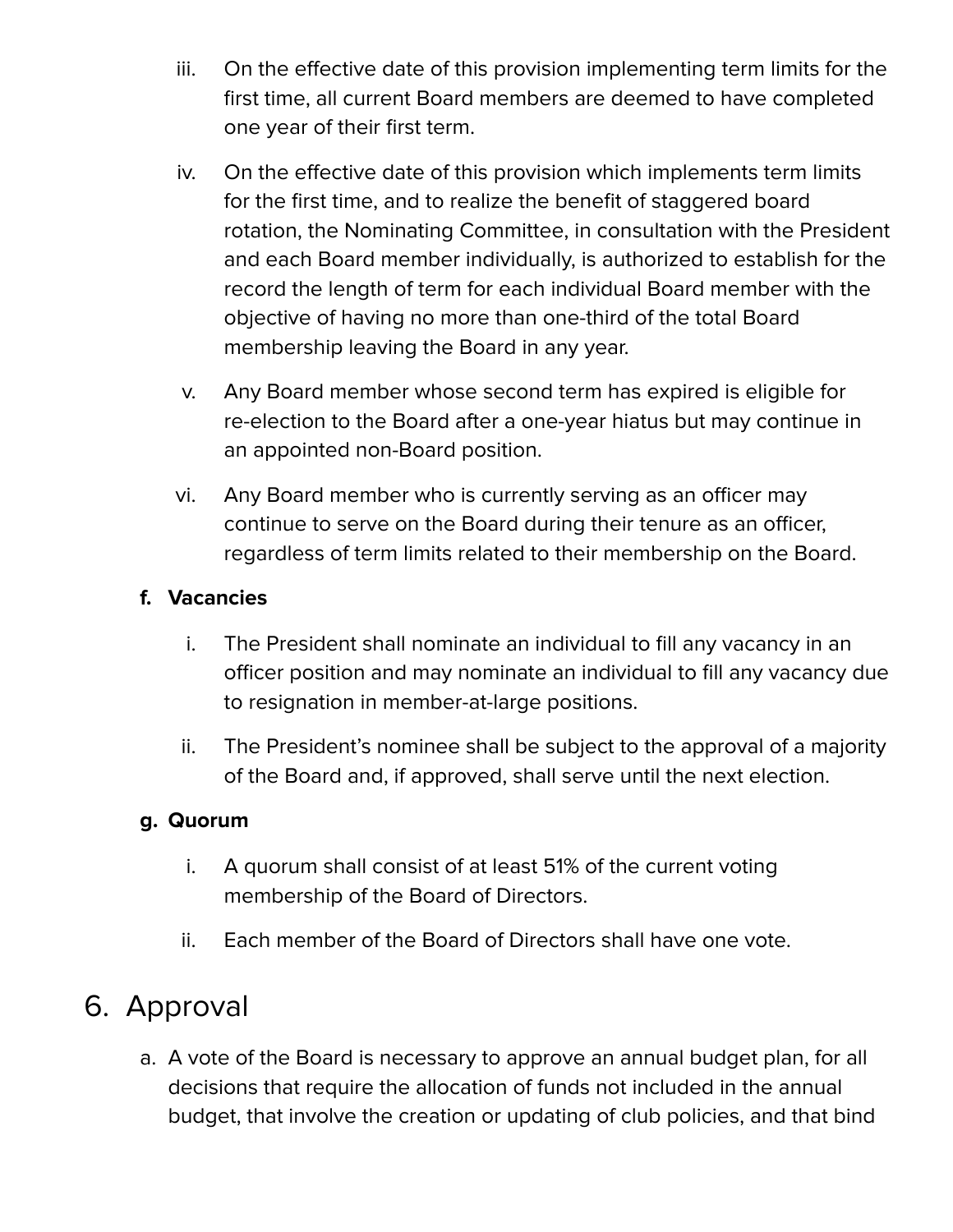FLRC legally, including any activity that would be covered by club insurance.

- b. A vote of the Board is necessary to create, significantly alter, or cancel regularly scheduled club events.
- c. The President shall nominate, and the Board shall ratify the nomination of appointed club positions. A position may be filled by any club member, regardless of whether that club member is also a member of the Board.

### 7. Officers and Members at Large

#### **a. Officer Terms & Term Limits**

- i. The following roles shall be considered officer positions: President, Vice President, Secretary, and Treasurer. Any officer position may be shared by no more than two people.
- ii. Officers shall be elected by the Board from its members, typically in January, at which time new officer terms shall begin.
- iii. Terms for officers other than President are three years but may be extended annually by a two-thirds vote of the Board at its December meeting.
- iv. The President shall serve one term of four years, which may be extended for one year by a two-thirds vote of the Board at its December meeting. There shall be a limit of two such extensions.
- v. To be eligible for election to the office of President, a candidate must have served on the Board for a minimum of one year in the prior three years. In addition, a candidate for President may not have served as President during the previous five years.
- vi. In the event that the President is unable to serve their full term, the Board may nominate an individual to serve as Interim President.
- vii. A person may serve as Interim President for no more than one year.
- viii. A person may serve as Interim President even if they have previously served as President within the past five years and would therefore not be eligible to serve as President.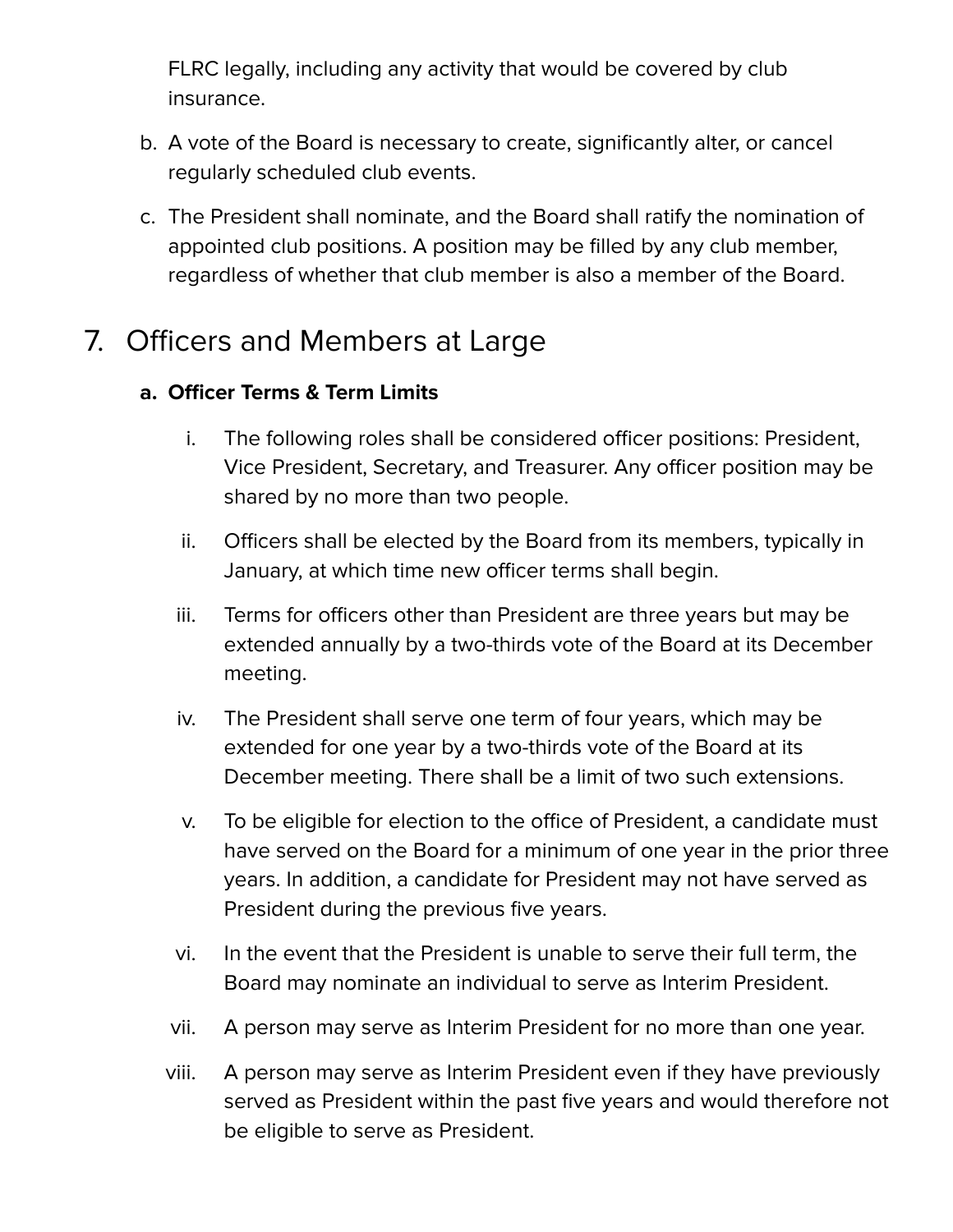#### **b. President**

- i. Sets the agenda for and manages the regularly scheduled Board meetings.
- ii. Is responsible for informing Board members of meetings.
- iii. Creates the annual calendar with the assistance of Board members and race directors, to be finalized on or before the November Board meeting.
- iv. Calls election of officers.
- v. Nominates individuals to fill vacancies on the Board or serve in appointed club positions.
- vi. Has signing authority on the club's financial accounts.
- vii. Creates committees and task forces and appoints their members.
- viii. Serves on the Finance Committee.
- ix. Assists elected officers and committees in performing any duties or functions that do not fall within the province of elected officers.
- x. Is ultimately responsible for all club activities.

#### **c. Vice Presidents of Road, Trail, and Track**

- i. Provides training, guidance, and assistance to meet/race directors in their duties and schedules through periodic (at least annual) meetings.
- ii. Ensures that each race has obtained all necessary permits and insurance coverage.

#### **d. Executive Vice President (Optional; Presidential appointment)**

- i. Performs duties of the President in case of illness, absence, resignation, or other incapacitation.
- ii. Provides beneficial expertise and information to the President.
- iii. Nominated by the President and approved by the Board, from current Board members with at least one year of Board service.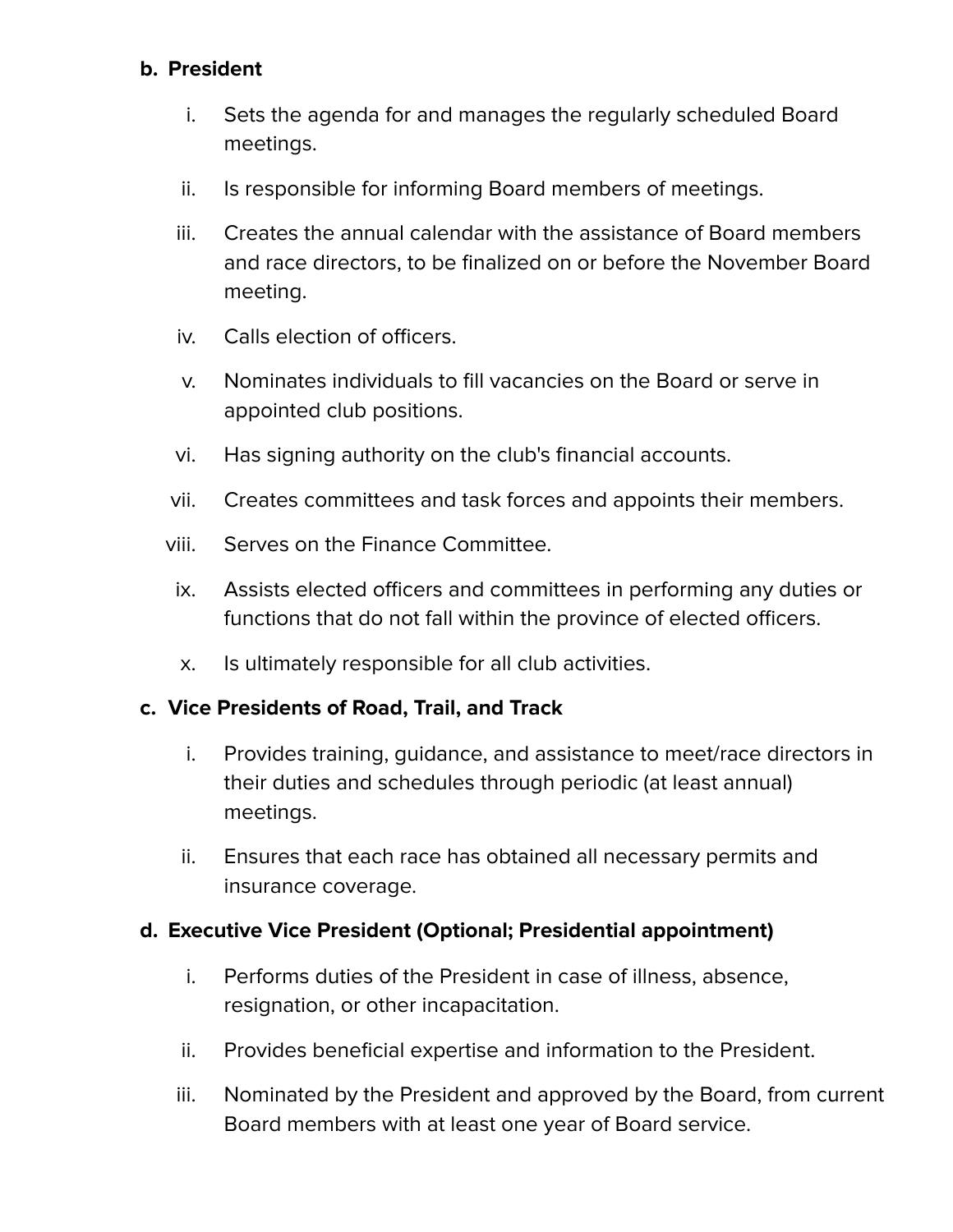iv. The Executive Vice President position is a one-year appointment by the President, with approval of the board, and is renewable at the President's discretion throughout that President's term.

#### **e. Secretary**

- i. Records minutes of Board meetings.
- ii. Assists with design and review of published materials.
- iii. Maintains a shared online archive of minutes, agendas, financial reports, and other important club documents.

#### **f. Treasurer**

- i. Responsible for the club's financial operations, preparation of an annual budget plan, accounting and record-keeping, banking relationships, cash management and investment policy, financial planning, risk management (general liability, Directors and Officers liability, and equipment), financial reporting, and oversight of fixed assets.
- ii. Attends Board meetings and reports on the club's financial condition.
- iii. Has signing authority on the club's financial accounts.
- iv. Oversees filing of the club's state and federal tax returns.
- v. Ensures that insurance certificates are in place for all of the club's races.
- vi. Secures and maintains membership in an insurance-granting organization (e.g., RRCA) and appropriate governing organizations (e.g., USATF), as specified by the Board.
- vii. Chairs the Finance Committee.

#### **g. Immediate Past President**

- i. Provides leadership continuity for the current President and the Board as a whole.
- ii. The immediate Past President shall serve for one additional year past their term as President.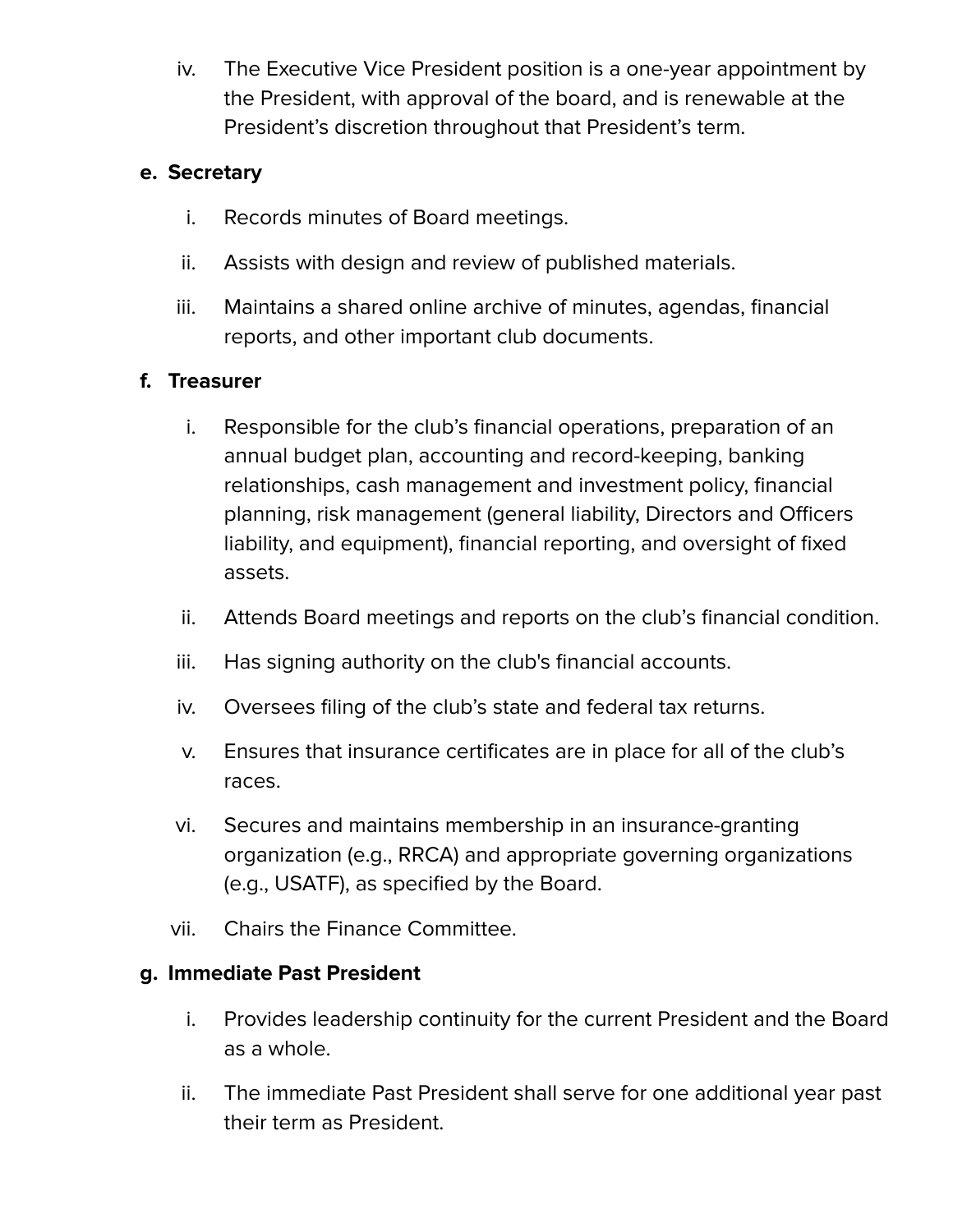#### **h. Members At Large**

- i. Represent the wide and varied interests of club members at Board meetings and club events.
- ii. Help at club events, in capacities appropriate to their talents and interests, along with the needs of the club.

### 8. Key Persons

The Board of Directors shall maintain a list of key people deemed by the board to be essential to the finances and operation of the club and the club's events.

### 9. Committees of the Board

- a. Committees of the Board have the authority to bind the organization financially.
- b. The club has no Committees of the Board. In the event the club does appoint a Committee of the Board, such Committee shall be composed solely of board members.

### 10. Committees of the Corporation

- a. Committees of the Corporation do not have the authority to bind the club financially.
- b. Committees of the Corporation may spend money in accordance with the club's approved budget.
- c. Committees of the Corporation are listed below. Additional Committees of the Corporation may be created by the President.
	- i. **Diversity & Inclusion:** The Diversity & Inclusion Committee works to increase diversity and inclusion within FLRC and in the local running community overall.
	- ii. **Finance:** The Finance Committee is responsible for managing FLRC's financial resources in accordance with the approved annual budget and Cash Management and Investment Policy, including ensuring that short-term funds are sufficient to support current operations, establishing investment strategies for long-term invested funds, and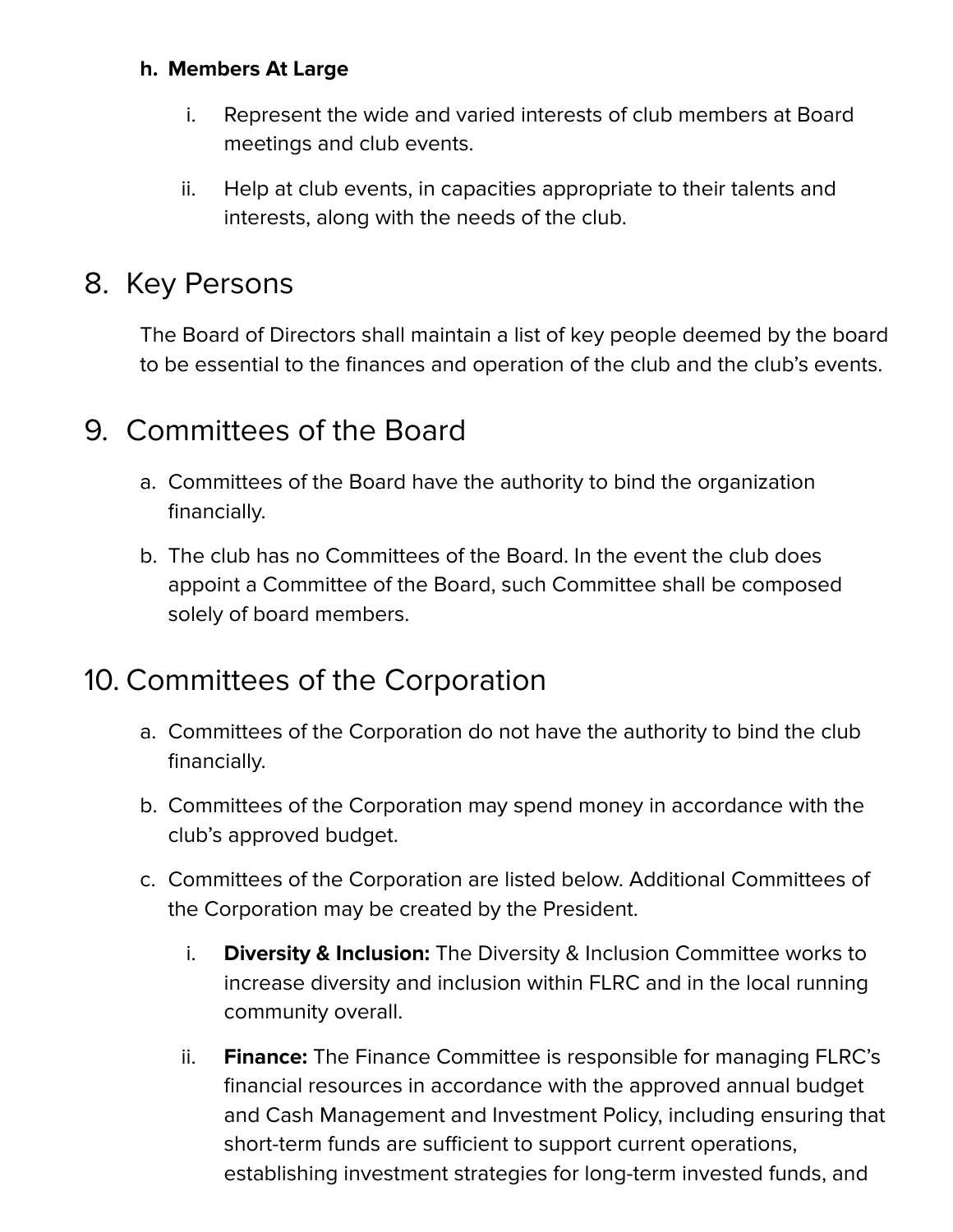monitoring the performance of the invested funds portfolio on a regular basis. The Finance Committee shall also be responsible for assuring that all funds are administered in accordance with any governing gift or grant instruments.

- iii. **Governance:** The Governance Committee is responsible for the creation, periodic evaluation of, and updating of FLRC's bylaws and policies.
- iv. **Nominating:** The Nominating Committee is responsible for identifying, recruiting, and presenting to the Board candidates for the Board and its officer positions who are competent, well-rounded, and representative of membership constituencies. The committee will review succession planning needs and term limits for Board members and make recommendations to help ensure continuity of operations, leadership changes, and diversity for the Board.

# 11. Staff

- a. FLRC has no employees and is staffed entirely by volunteers.
- b. Needed services may be contracted from time to time, as required for the smooth and legal functioning of FLRC.

# 12. Conflict of Interest and Confidentiality

#### **a. Conflict of Interest**

i. The Board shall adopt, implement, and oversee compliance with a conflict of interest policy to ensure that its directors, officers, and key persons act in FLRC's best interest and comply with applicable legal requirements.

#### **b. Confidentiality**

i. In accordance with the club's Conflict of Interest & Confidentiality Policy, Board members shall not disclose confidential information belonging to or obtained through their affiliation with FLRC to any person, including their relatives, friends, and business and professional associates, unless the Board has authorized disclosure or disclosure is required by law.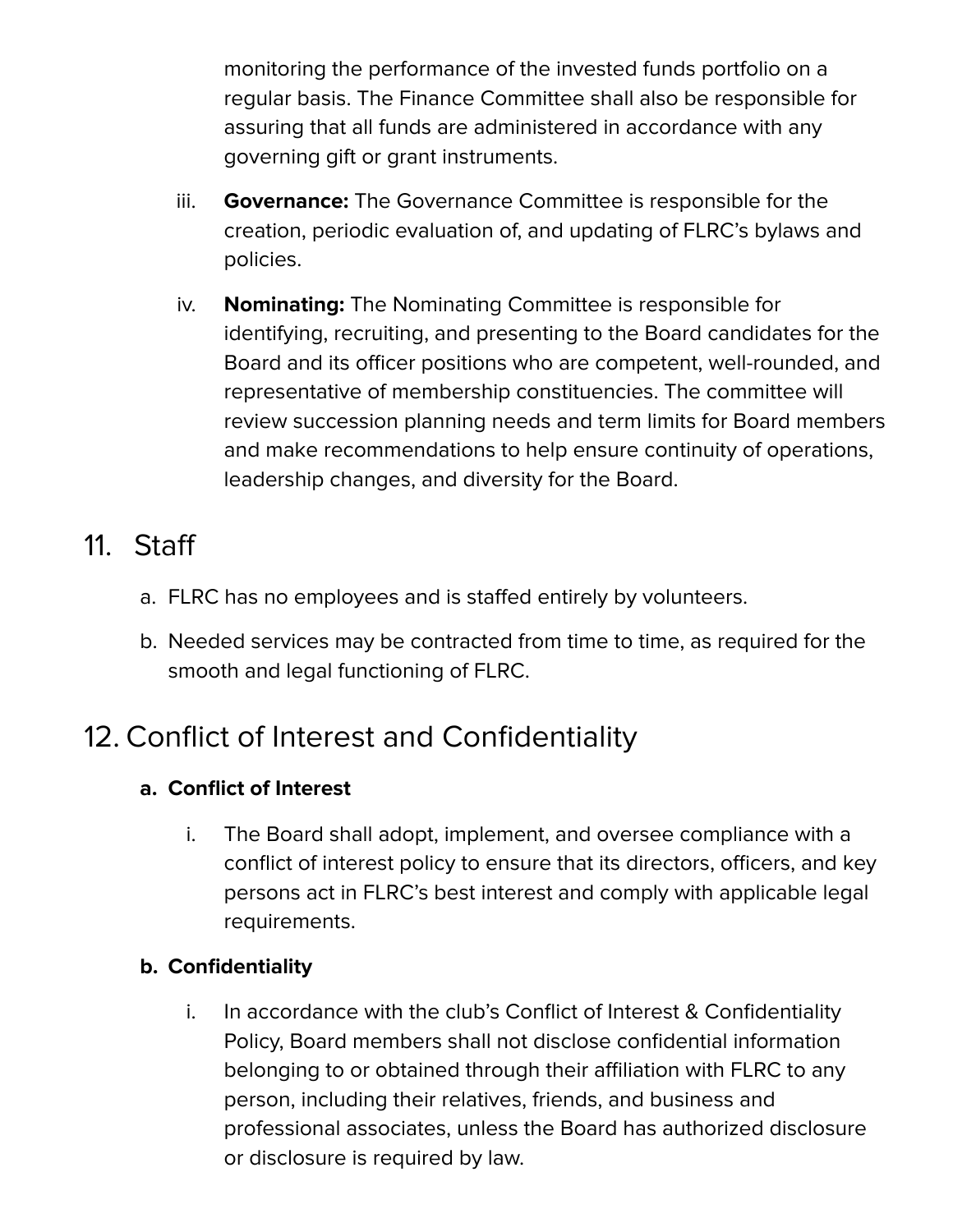- ii. Board members, officers, key persons, volunteers, and any future employees are encouraged to demonstrate professionalism, good judgment, and care to avoid unauthorized or inadvertent disclosures of confidential information.
- iii. At the end of a Board member's term, they shall return to FLRC all documents, papers, and other materials that may contain confidential information.

#### **c. Annual Disclosure of Conflict of Interest**

i. Board members and key persons shall fill out a Conflict of Interest & Confidentiality disclosure form and sign the Ethics Statement annually.

#### **d. Conflict of Interest & Confidentiality Policy**

i. The Conflict of Interest & Confidentiality Policy may be found on the FLRC website.

# 13. Indemnification

- a. FLRC shall, to the extent legally permissible, indemnify each person who may serve or who has served as an officer, Board member, or race director against all expenses and liabilities, including, without limitation, counsel fees, judgments, fines, excise taxes, penalties, and settlement payments, incurred by or imposed upon such person in connection with any threatened, pending, or completed action, suit, or proceeding in which they become involved by reason of his or her service in such capacity; provided that no indemnification shall be made for any such person with respect to any matter as to which they shall have been finally adjudicated in any proceeding not to have acted in good faith in the reasonable belief that such action was in the best interests of FLRC; and further provided that any compromise or settlement payment shall be approved by a majority vote of the Board.
- b. Expenses incurred by an officer, Board member, or race director in connection with any threatened, pending, or completed action, suit, or proceeding as to which indemnification may be given under this Section may be paid by FLRC in advance of the final disposition of such proceeding upon (a) the receipt of an undertaking by or on behalf of such officer, Board member, or race director to repay such advance in case such officer, Board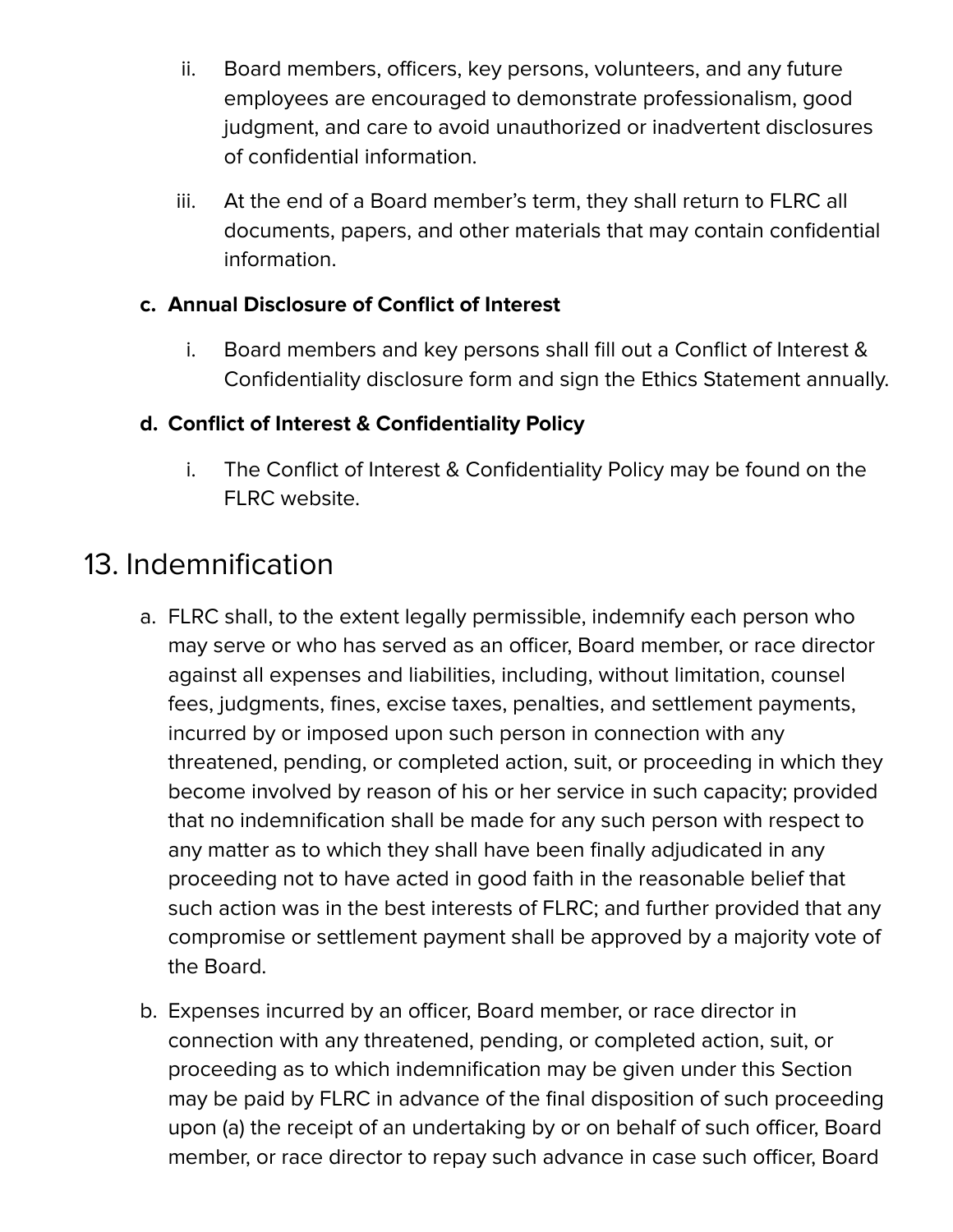member, or race director is ultimately found not to be entitled to indemnification as authorized under this Section, and (b) approval by the Board of Directors acting by a quorum consisting of directors who are not parties to such action, suit, or proceeding. To the extent permitted by law, the Board of Directors shall not be required to find that the officer, Board member, or race director has met the applicable standard of conduct provided by law for indemnification in connection with such action, suit, or proceeding before FRLC makes any advance payment of expenses hereunder.

- c. The rights of indemnification and advancement of expenses provided hereunder shall inure to the benefit of the heirs, executors, and administrators of persons entitled to indemnification hereunder. The rights of indemnification and advancement of expenses under this Section shall be in addition to and not exclusive of all other rights to which any person may be entitled.
- d. No amendment or repeal of the provisions of this Section that adversely affects the right of an indemnified person under this Section shall apply to such person with respect to those acts or omissions which occurred at any time prior to such amendment or repeal, unless such amendment or repeal was made with the written consent of such indemnified person.
- e. If this Section or any part hereof shall be held unenforceable in any respect by a court of competent jurisdiction, it shall be deemed modified to the minimum extent necessary to make it enforceable, and the remainder of this Section shall remain fully enforceable. Any payments made pursuant to this Section shall be made only out of funds legally available therefore.

### 14. Records

The Board shall adopt, implement, and oversee compliance with a Records Retention and Destruction Policy to ensure that FLRC preserves all legally required documents for at least the minimum required period of time.

### 15. Meetings and Parliamentary Authority

a. The most recent edition of Robert's Rules of Order shall govern FLRC in all cases in which they are applicable and not in conflict with these bylaws.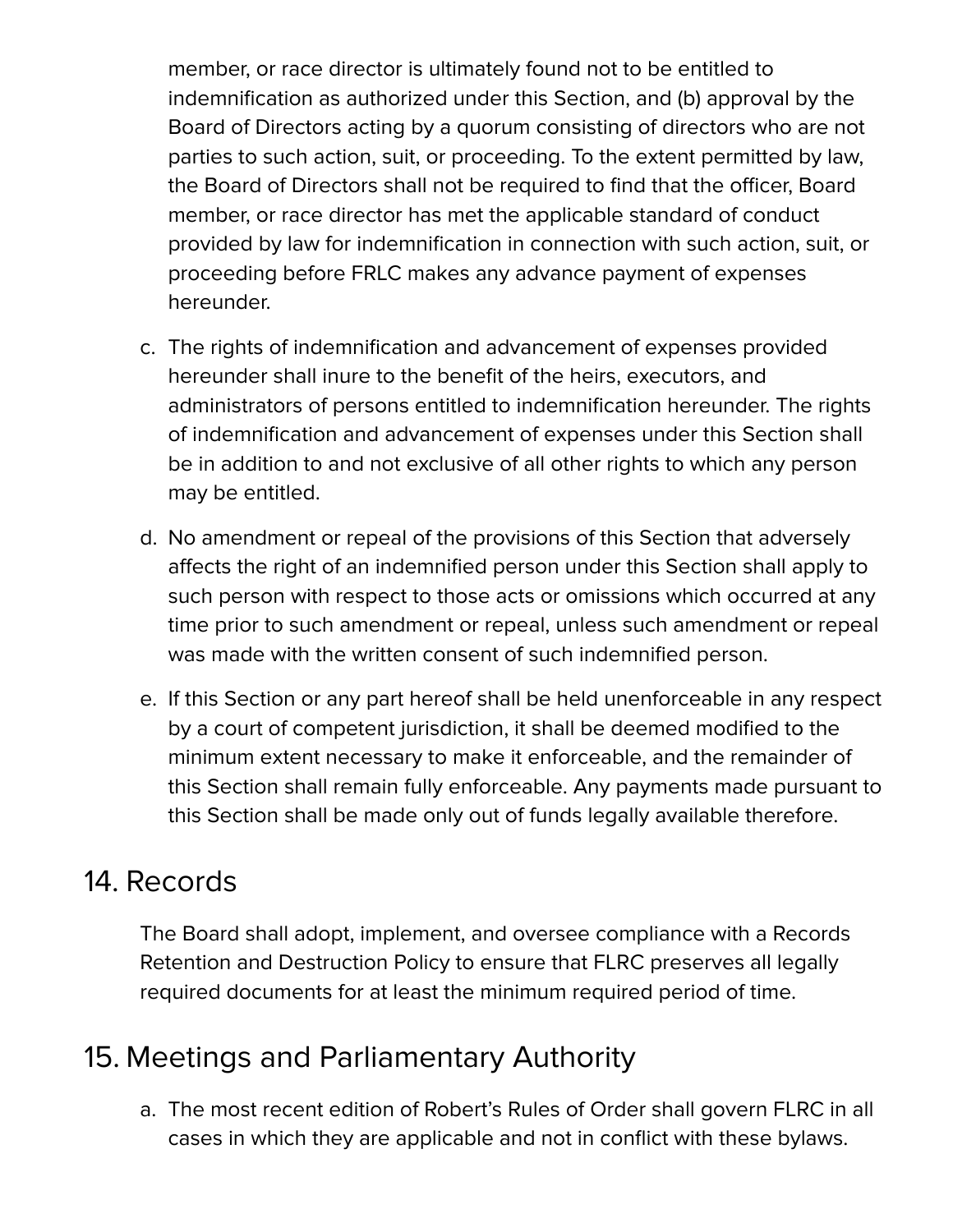- b. Unless otherwise specified in these bylaws, resolutions must be moved, seconded if not coming from a committee, and approved by a simple majority of the voting Board at a Board meeting at which a quorum is present.
- c. Resolutions may be approved outside of a Board meeting by written vote, including via electronic means, provided that 100% of all currently seated board members vote "aye" in response to the resolution.
- d. Auxiliary board meetings may be called by the President or by any three of the officers. Any and all business may be conducted at such a meeting if either the President or a Vice President is present. Meeting organizers should strive to provide at least seven days' notice to Board members but may schedule the meeting with less notice if the entire board can attend earlier.

### 16. Fiscal Year

The fiscal year shall run from January 1 to December 31.

# 17. Dissolution

- a. FLRC may be dissolved by a three-fourths vote of the Board at a regularly scheduled meeting, or at a special meeting called for that purpose, either of which must be preceded by at least three weeks of advance notice to Board members.
- b. Upon dissolution of FLRC, the Board shall dispose of all assets, after creditors have been paid, by contribution to the Road Runners Club of America or other organization that is tax-exempt under section 501(c)(3) of the Internal Revenue Code and has a mission that is consistent with FLRC's.

# 18. Tax Status and Prohibition Against Personal Sharing in Corporate Earnings

a. No director, officer, volunteer, member of a committee, person connected with FLRC, or any other private individual shall receive at any time any of the net earnings or profit from the operations of FLRC.